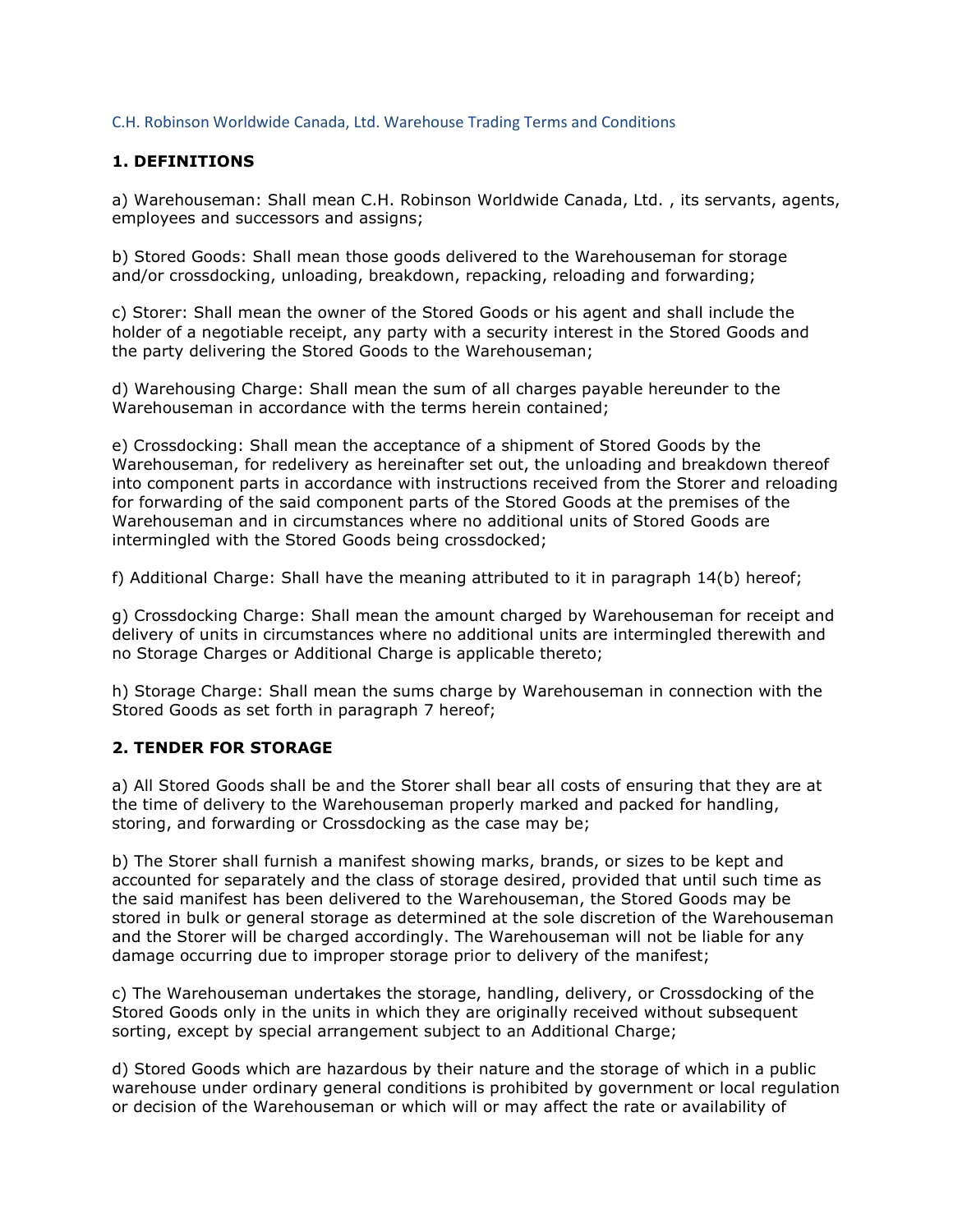insurance on other Stored Goods or the Warehouseman's premises will not be accepted for storage.

## 3. ACCEPTANCE OF GOODS

All stored goods are tendered to the Warehouseman subject to the availability of space at the time of delivery of the Stored Goods to the Warehouseman and to the terms and conditions hereof.

#### 4. HANDLING

a) When agreed to by the Warehouseman and the Storer, a minimum handling charge shall be incurred by the Storer for the ordinary labour and duties incidental to receiving the Stored Goods at the warehouse door, the storing of same and subsequent redelivery thereof to the warehouse door. The minimum handling charge will be billed as part of the Warehousing Charge for the first month.

b) When agreed to by the Warehouseman and the Storer, an Additional Charge for the unloading or loading of vehicles, vessels or containers of any nature will be charged to the Storer

#### 5. LOADING AND UNLOADING

a) Charges for unloading or loading of vehicles, vessels or containers, and charges for the use or retention of the vehicle, vessel or container and the collection or delivery thereof are all chargeable to the Storer;

b) Dunnage and fastenings supplied by the warehouseman and used in loading outbound vehicles, vessels or containers are an Additional Charge to the Storer;

c) Any costs incurred by the Warehouseman in unloading vehicles, vessels or containers containing damaged goods are an Additional Charge to the Storer.

#### 6. CROSSDOCKING

a) Where all or part of a shipment received by a Warehouseman is received for the purposes of Crossdocking, it shall be assessed only the Crossdocking Charge.

#### 7. STORAGE CHARGES

a) Unless otherwise agreed to in writing, all monthly charges for storage of Stored Goods are based on a calendar month and are calculated on a month-to-month basis.

#### 8) INSURANCE

a) Stored Goods are not insured by the Warehouseman and the Warehousing Charge does not include insurance unless specified in writing and signed by the Warehouseman. It is the sole responsibility of the Storer to ensure the Stored Goods are insured.

#### 9. PROCEDURES

a) Except for express written instructions from the Storer the Warehouseman shall have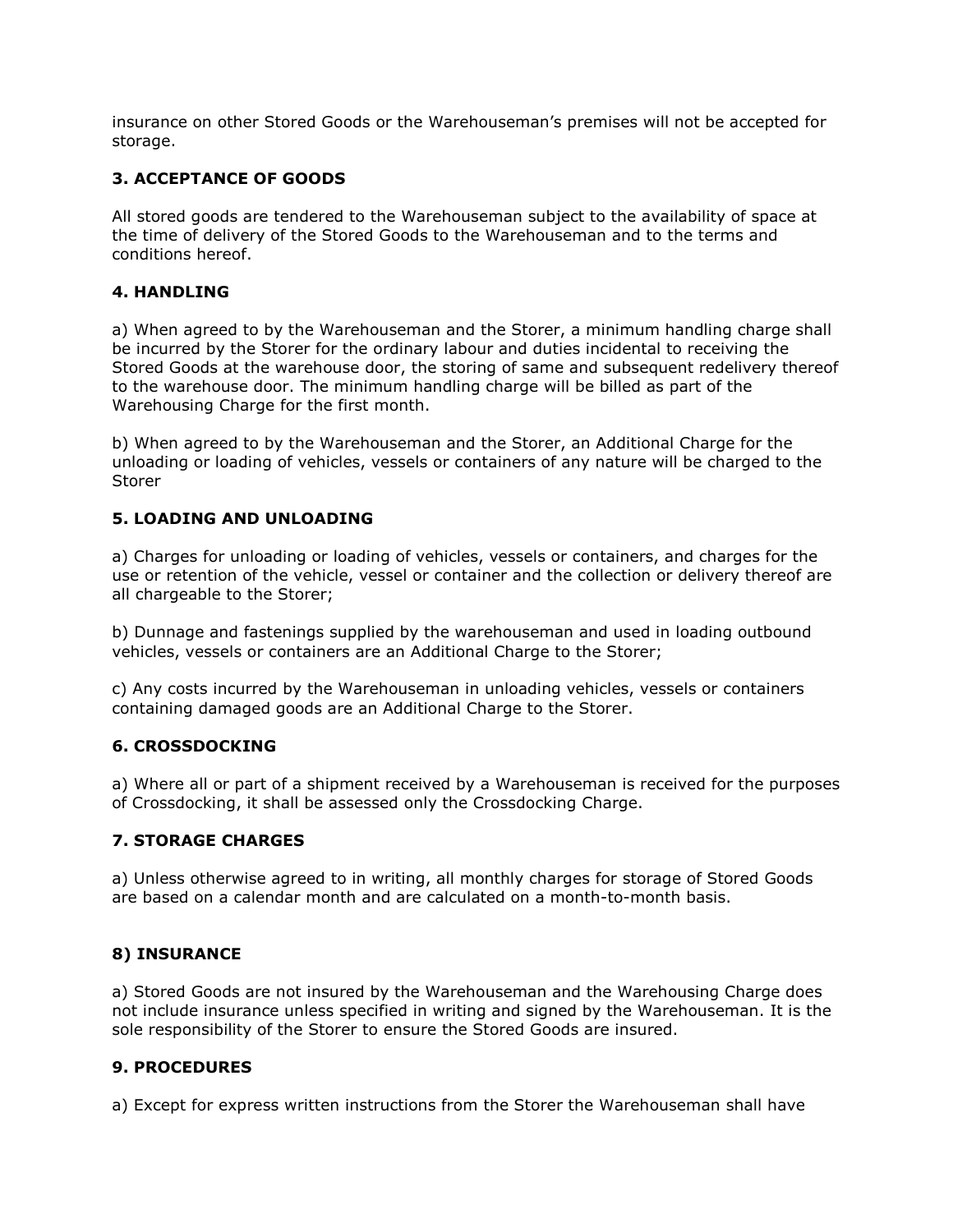absolute discretion regarding methods and procedures followed in the handling, storage and transport of Stored Goods. In addition, if the Warehouseman deems it necessary or desirable in the interests of the Storer to deviate from the Storer's written instructions it shall have absolute right so to do. Instructions to ship goods are not effective until delivered to and accepted by the Warehouseman.

# 10. TRANSFERS AND REMOVAL

a) The Warehouseman shall have the right to move at its own expense the Stored Goods of the Storer within the warehouse in which the Stored Goods are stored or to any other warehouse of the Warehouseman.

b) Instructions to transfer Stored Goods on the books of the Warehouseman are not effective until delivered to and accepted by the Warehouseman and all charges up to the time transfer is made are chargeable to the Storer and payable before the transfer is made. Such a transfer shall be subject to an appropriate Additional Charge.

c) Except where other procedure is provided for in the Warehouse Receipts Act. R.S.O. 1980 c.528 as amended, or such other federal or provincial statute or regulation as may be applicable, the Warehouseman may upon written notice to the Storer and to any other person known by the Warehouseman to claim an interest in the Stored Goods, require the removal of any Stored Goods by the end of the next proceeding storage month.

## 11. FORWARDING

a) The Warehouseman is entitled and hereby authorized by the Storer to employ the service of any licensed carrier for the purposes of shipping the Stored Goods. Upon delivery of the Stored Goods to the door of the warehouse in which same are stored for collection by such carrier the Warehouseman's liability in respect of the Stored Goods ceases and is at an end unless otherwise agreed to in writing and signed by the Warehouseman.

## 12. DELIVERY REQUIREMENTS

a) The word "delivery" for purposes of this paragraph shall mean movement of the Stored Goods to the door of the warehouse in which same are stored or crossdocked;

b) Subject to instructions to the contrary, or as provided herein, Stored Goods shall be delivered to a third party only upon receipt of written instructions from the Storer;

c) If a negotiable receipt has been issued no Stored Goods covered thereby shall be released by the Warehouseman unless the receipt properly endorsed is surrendered for cancellation or for endorsement of partial delivery thereon;

d) When Stored Goods are ordered out a reasonable time shall be given to the Warehouseman to carry out shipping instructions provided that if the Warehouseman is unable, due to causes beyond its control, to effect delivery before the end of the calendar month or other agreed to billing period during which the said order was received, the Stored Goods will be subject to charges for the next storage month;

e) When the Warehouseman has given notice in accordance with the provisions of section 11(c) hereof or because of fire, acts of God, war, Queen's and public enemies, seizure under legal process, strikes or lockouts, riots or civil commotion is unable to effect delivery before the end of a calendar month or other agreed to billing period during which such notice was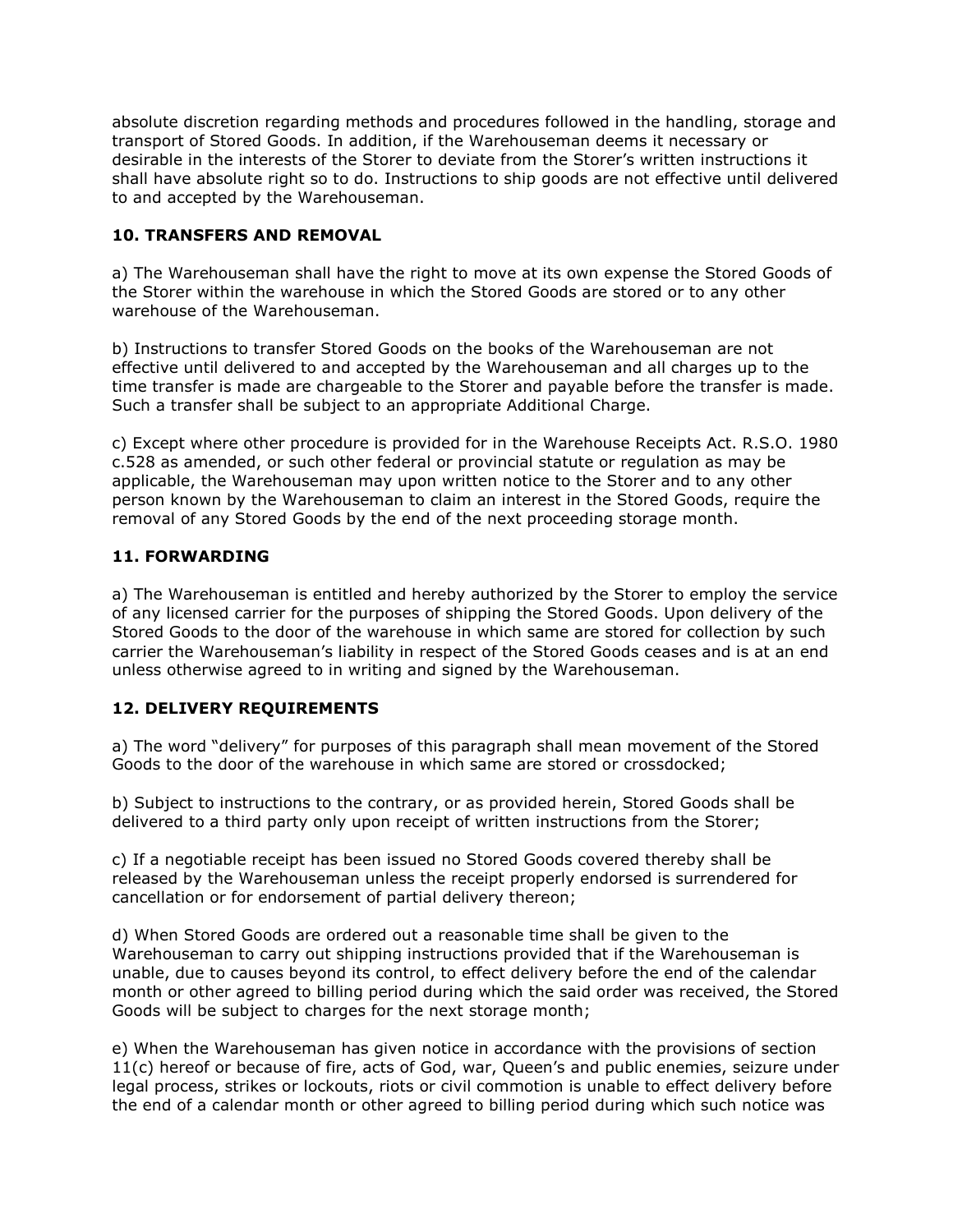given by the Warehouseman the Stored Goods shall be subject to a Storage Charge only for that part of the immediately following time period during which the Stored Goods remain in storage.

# 13. SCHEDULE OF CHARGES

a) Minimum Charges: There shall be Minimum Charges assessed for storage, unloading, repacking, reloading, forwarding and any other services rendered by or required of the Warehouseman with respect to each unit of Stored Goods provided that in no event shall the Minimum Charges per unit be less than as set out on the quotation provided to Storer;

b) Additional Charges: In addition to the Minimum Charges imposed pursuant to clause 14(a) above the Storer shall be responsible for all charges for receiving and handling goods in other than normal business hours, for loading or unloading vehicles, vessels or containers, for dealing with Stored Goods in part unit form and for any extra service provided by the Warehouseman included but not limited to charges for demurrage, special warehouse space, material drayage, repairing, relabelling, coopering, sampling, weighing, repiling, inspecting, collecting, clerical labour, reporting marked weights or numbers of units and excess Warehouseman's limitation of liability in connection with the Stored Goods as well as the cost incurred in handling and shipping expenses for outbound shipments and for all other special services rendered by or required of Warehouseman. All Additional Charges shall be due when incurred;

c) Special Charges: In addition to the charges shown in clause 13(a) and (b) above the Warehouseman may impose Special Charges for costs, expenses or liabilities arising out of or in connection with the giving of a guarantee by the Warehouseman to a customs broker on behalf of the Storer to facilitate the movement of goods of the Storer (be they Stored Goods or otherwise) through Canadian Customs. All Special Charges are due when incurred.

## 14. DAMAGE DEFAULT

a) The Warehouseman shall not be held responsible for any loss or damage to the Stored Goods or for non-delivery or bad delivery thereof unless it is proven that the loss, damage, non-delivery or bad delivery occurred while the Stored Goods were in the possession of and under direct physical control of the Warehouseman and that such loss, damage, nondelivery or bad delivery was due to the negligence or voluntary act or omission of the Warehouseman;

b) Other than where default is caused by the failure of the Warehouseman to exercise care and diligence in regard to the Stored Goods as would a careful and diligent owner of similar goods in custody of them and in similar circumstances, the Warehouseman shall have no liability or responsibility concerning, arising out of or relating to the Stored Goods or any instructions, agreements, notices, information or services related thereto or any other cause whatsoever and the parties hereby agree that this shall include the negligence of the Warehouseman, its servants, agents and employees;

c) Perishable Stored Goods, or Stored Goods which are susceptible to damage through temperature changes or other causes incident to general storage, are accepted in general storage, only at Storer's risk for such damages as might result from general storage conditions. In the event that the nature or condition of the Stored Goods creates a condition hazardous to the safekeeping and storage of other Stored Goods in the warehouse or to any property or person, the Warehouseman may forthwith remove such Stored Goods from the warehouse. In such event, the Warehouseman will give notice to the Storer that such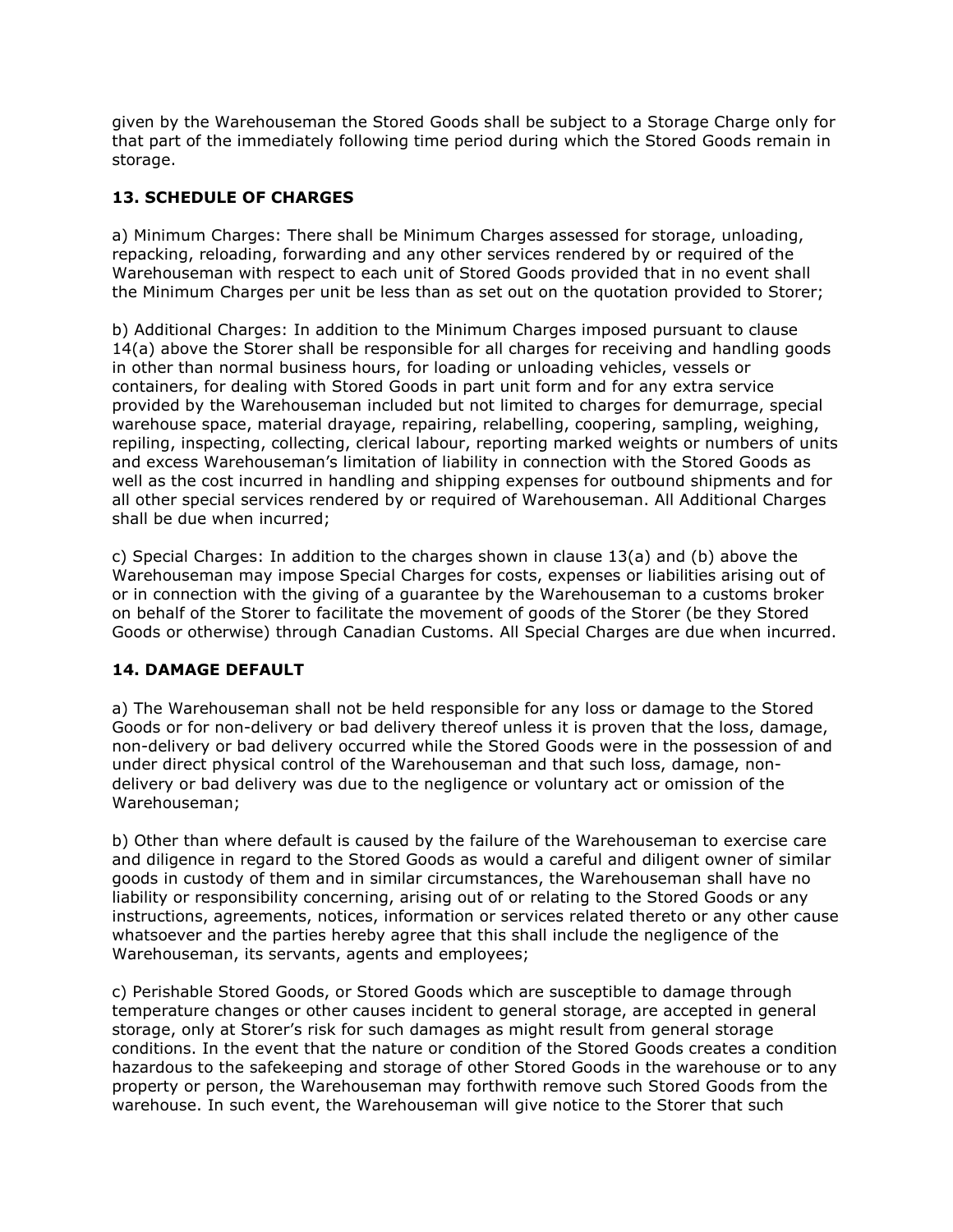Stored Goods have been removed and the location thereof. The Storer shall thereupon be liable for the expense in connection with such removal, all accrued unpaid charges, and the storage and other charges at the new location of such Stored Goods. Upon delivery of such Stored Goods to the door of the Warehouse in which same are stored for purposes of such relocation thereof, the responsibility of the Warehouseman shall cease in connection therewith;

d) The Warehouseman shall not knowingly accept for storage any goods that are of a perishable nature or goods that will deteriorate greatly in value or injure other Stored Goods or the Warehouseman's property. The Warehouseman accepts no responsibility for any loss, damage or deterioration to such goods tendered by the Storer contrary to this clause. By tendering such goods to the Warehouseman for storage contrary to this clause, the Storer agrees and undertakes to hold the Warehouseman harmless for any loss, damage of deterioration suffered by the Storer's goods and hereby agrees and undertakes to accept liability for any loss caused to the Warehouseman's property or the property of another Storer thereby.

e) The Warehouseman, other than in the case of negligence or a voluntary act or omission shall not be responsible for demurrage nor for delay in unloading inbound vehicles, vessels or containers, or the loading of outbound vehicles , vessels or containers;

f) Other than in the case of negligence or voluntary act or omission on the part of the Warehouseman, the Warehouseman shall not be liable for any damage, loss or action for failure to ship out Stored Goods within a reasonable time of the request for shipment and in no event shall a reasonable time be held to be less than 48 hours.

# 15. LIABILITY

a) All Stored Goods are at Storer's risk for loss or damage by fire or explosion, or from any other cause whatsoever, including without limiting the generality of the foregoing, flood, winds, storm, earthquake, or other acts of God, war, insurrection, riot, civil or military authority, strikes, picketing, lockout or any other labour trouble, shrinkage in weight, loss in quality or due to the inherent or perishable nature of the Stored Goods, or by insufficient cooperage, boxing, crating or packaging, or for wear and tear, or by any cause beyond the control of Warehouseman. No responsibility will be assumed for loss of Stored Goods by leakage or failure to detect same, or for concealed damage. The Warehouseman shall not be liable for loss or damage caused by breakage, theft, pilferage, rats, mice, vermin, sprinkler leakage or water, unless such damage is caused by failure of the Warehouseman to exercise the ordinary care and diligence required of him by law. All Warehousing Charges must be paid on Stored Goods lost or damaged by any of the above causes;

b) The Warehouseman shall in no circumstances be liable for any direct or indirect loss or loss of profit as a result of the non-delivery or delay in delivery of Stored Goods or rerouting of any shipment of the Stored Goods for any reason whatsoever;

c) Where Stored Goods are in Canada Customs Bond the Warehouseman shall not be liable or responsible for any seizure of such Stored Goods by the Government of Canada or any agency or officer thereof for any reason whatsoever;

d) The quality, condition, contents and value of the Stored Goods are not known to the Warehouseman except as declared and described by the Storer in writing and delivered to and acknowledged by the Warehouseman.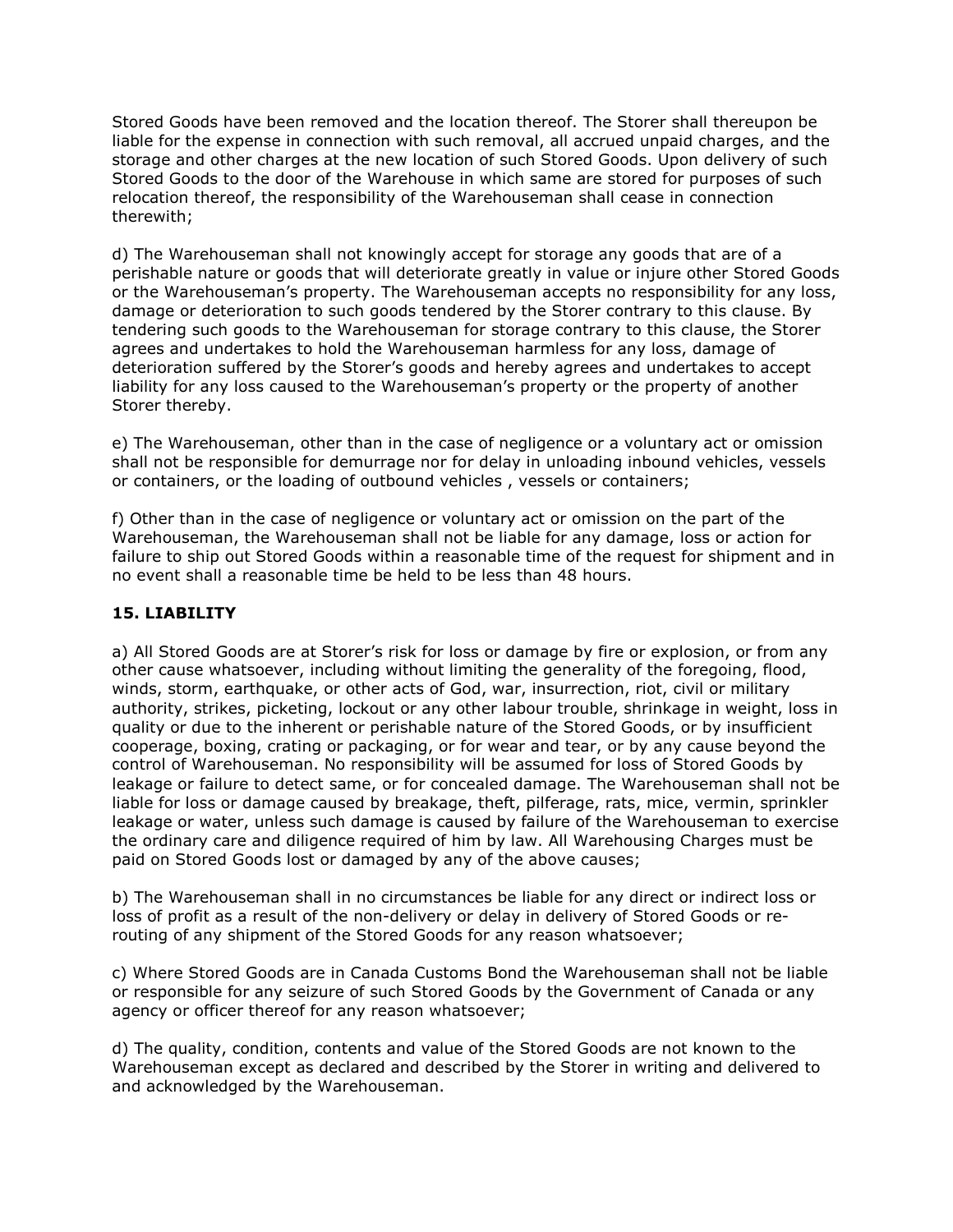e) The liability of the Warehouseman, arising from legal responsibility shall in no event exceed the lesser of the actual minimum value of the loss or damage to the Stored Goods or CAD\$40 per package unless the Storer at or prior to the time the Stored Goods are placed in storage with the Warehouseman has requested, and Warehouseman has agreed to a limitation of liability in excess of CAD\$40 per package and Storer has paid or has agreed to pay an Additional Charge at the time of delivery of the Stored Goods to the Warehouseman sufficient to cover the excess limitation of liability. In no event shall the valuation exceed the actual value of the Stored Goods provided that if in fact such valuation does exceed the actual value the liability of the warehouseman shall be the lesser of the valuation or the actual value of the Stored Goods;

f) The Warehouseman is not in any case or under any circumstances whether negligent or not, responsible for any loss or damage to Stored Goods unless and until notice in writing of such loss or damage, together with full and detailed particulars thereof, is given to the Warehouseman within 48 hours after the Storer becomes aware of such loss or damage or takes delivery of the Stored Goods or any portion thereof, whichever event may first happen, or in the event of notice being given by the Warehouseman under section 11 within 48 hours after the period stipulated in such notice.

### 16. LIEN

a) The Warehouseman hereby claims and the Storer hereby grants, a lien on and a right to retain and/or sell all Stored Goods and documents relating thereto until and unless all expenses, fees, costs, liabilities, commission, Minimum Additional and Special Charges and all other payments and expenses made or incurred by the Warehouseman at any time for or on behalf of the Storer have been paid, satisfied, released or provided for to the satisfaction of the Warehouseman. Should such lien not be satisfied within 35 days of the date notice is given to the Storer, the Stored Goods may be sold by public or private sale, auction or otherwise at the expense of the Storer and the Warehouseman shall apply the proceeds net of expenses of the sale to the debt owed to it by the Storer whether in regards to the Stored Goods that were sold or otherwise.

## 17. INDEMNITY

a) Without prejudice to any of the foregoing conditions the Storer shall indemnify and save harmless the Warehouseman from and against all cost, losses, demands, liabilities, responsibilities and causes of action arising out of or in connection with either directly or indirectly the Stored Goods, any other goods of the Storer or instructions of the Storer.

#### 18. SEVERABILITY

a) If any of the within terms, conditions or provisions or the application thereof to any person or circumstance shall at any time or to any extent be invalid or unenforceable at law such term, condition, or provision shall be severed from the remainder hereof which shall be affected thereby, and in each and every circumstance in which reference is made hereto each term, covenant, condition and provision hereof shall be valid and be enforced to the fullest extent permitted by law.

#### 19. LAW

a) This and all agreements related hereto, between the Warehouseman and Storer shall be in accordance with the laws of the province of Ontario, and each agreement shall be